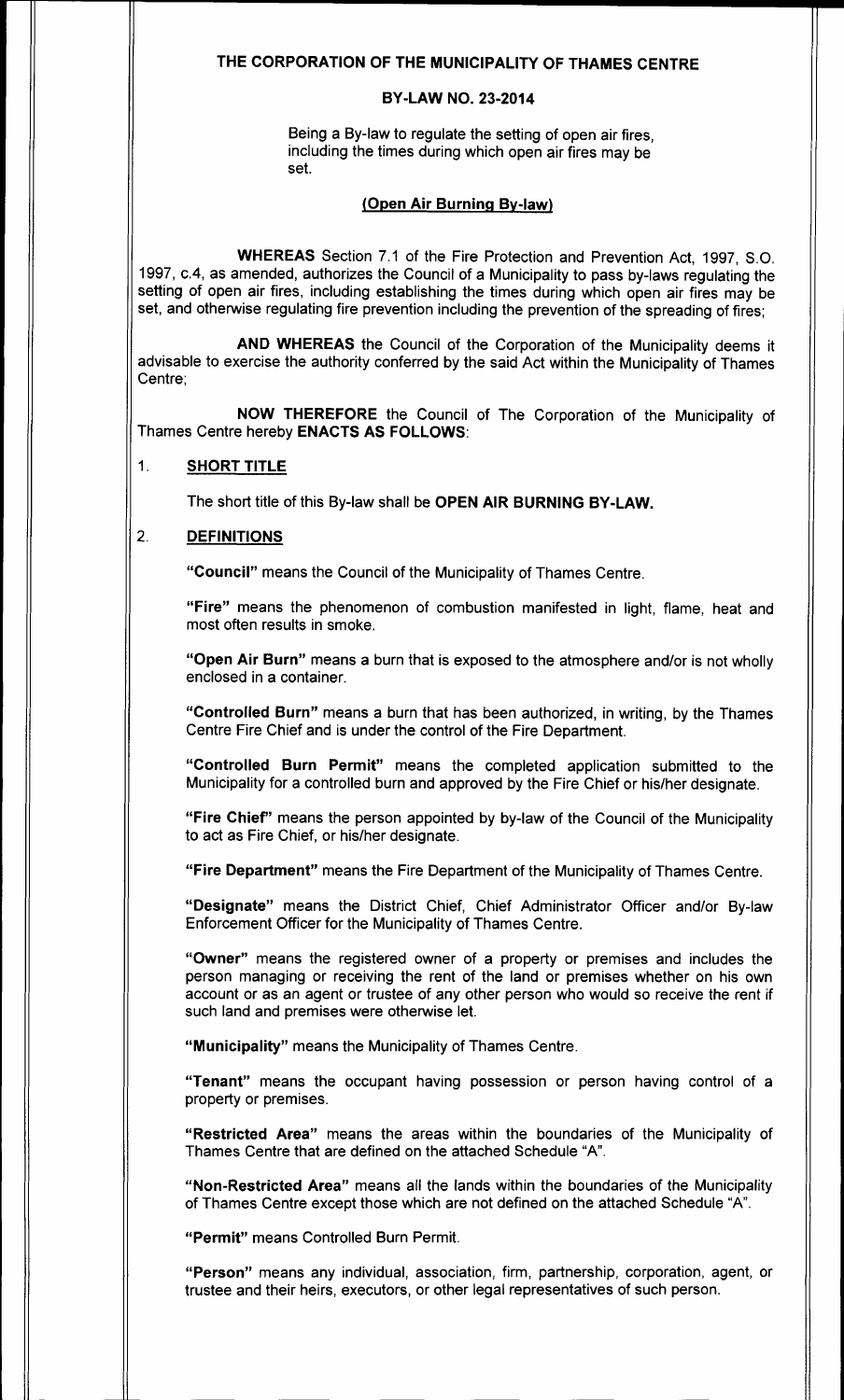#### 3. RESTRICTED AREAS

- a) No person shall set an open air burn in any residential, commercial or industrial zone within the designated restricted area in Schedule "A" attached hereto and forming a part of this By-law.
- b) No person shall burn leaves, brush, refuse or household garbage within the designated restricted areas identified in the attached Schedule "A".
- c) Within the designated restricted areas identified in the attached Schedule " A"; no person shall set an open air burn or controlled burn or maintain such an open air burn when the wind is in such a direction or intensity so as to cause any or all of the following:
	- $(i)$  Decrease in visibility on any highway, street or concession;
	- ii) Any odour or smoke to such an extent or degree so as to cause discomfort to persons;
	- iii) Cause loss of enjoyment of normal use of property in the immediate area; and
	- iv) A rapid spread of fire through grass or a brush area.
- (d) Notwithstanding the provisions of Section 2(a) hereof, open air burns may be set when such burning consists of a small confined fire, supervised at all times, and is used to cook food on a grill or a barbecue, or is for personal warmth. These fires must be contained within non-combustible containers or pits specifically designated for open air burns.

The following regulations shall apply with respect to open air burnings for recreational purposes:

- i) no materials other than commercially produced charcoal, briquets or clean, dry seasoned wood shall be burned;
- ii) open burnings shall be confined to non- combustible containers or to a pit no larger than two  $(2)$  feet  $(61$  centimetres) by two  $(2)$  feet  $(61)$ centimetres) in size;
- iii) open burning shall be conducted in such a manner as to preclude the escape from the fire of combustible solids such as sparks and ash;
- iv) the dimensions of the fuel being burnt shall not be greater than the size of the container or fire pit and shall be totally confined within the container or pit at all times;
- v) an open air burning shall be confined to a location that provides for a minimum distance of 4 metres in all directions from adjacent properties;
- vi) open air burnings shall be confined to an area that is a minimum of 3 metres from combustible structures or objects;
- vii) an effective extinguishing agent of sufficient size and with the capability of extinguishing the fire shall be immediately available for use;
- viii) open air burnings shall be attended, controlled and supervised at all times and shall be completely extinguished before the open air burn site is vacated; and
- ix) open air burnings are not permitted when the wind speed exceeds 15 kilometres per hour or during rainy or foggy weather or at times when a smog alert has been declared. The appropriate Federal and/or Provincial Government agency shall be used as the source for this information.
- e) Open air burns in the restricted area may be subject to extinguishment under the discretion of the Fire Chief or his/her designate and the owner/tenant shall be liable for any costs incurred by the Fire Department, including personnel, equipment and apparatus necessary and called in to investigate and extinguish the said fire if the fire is determined to be contrary to this By-law.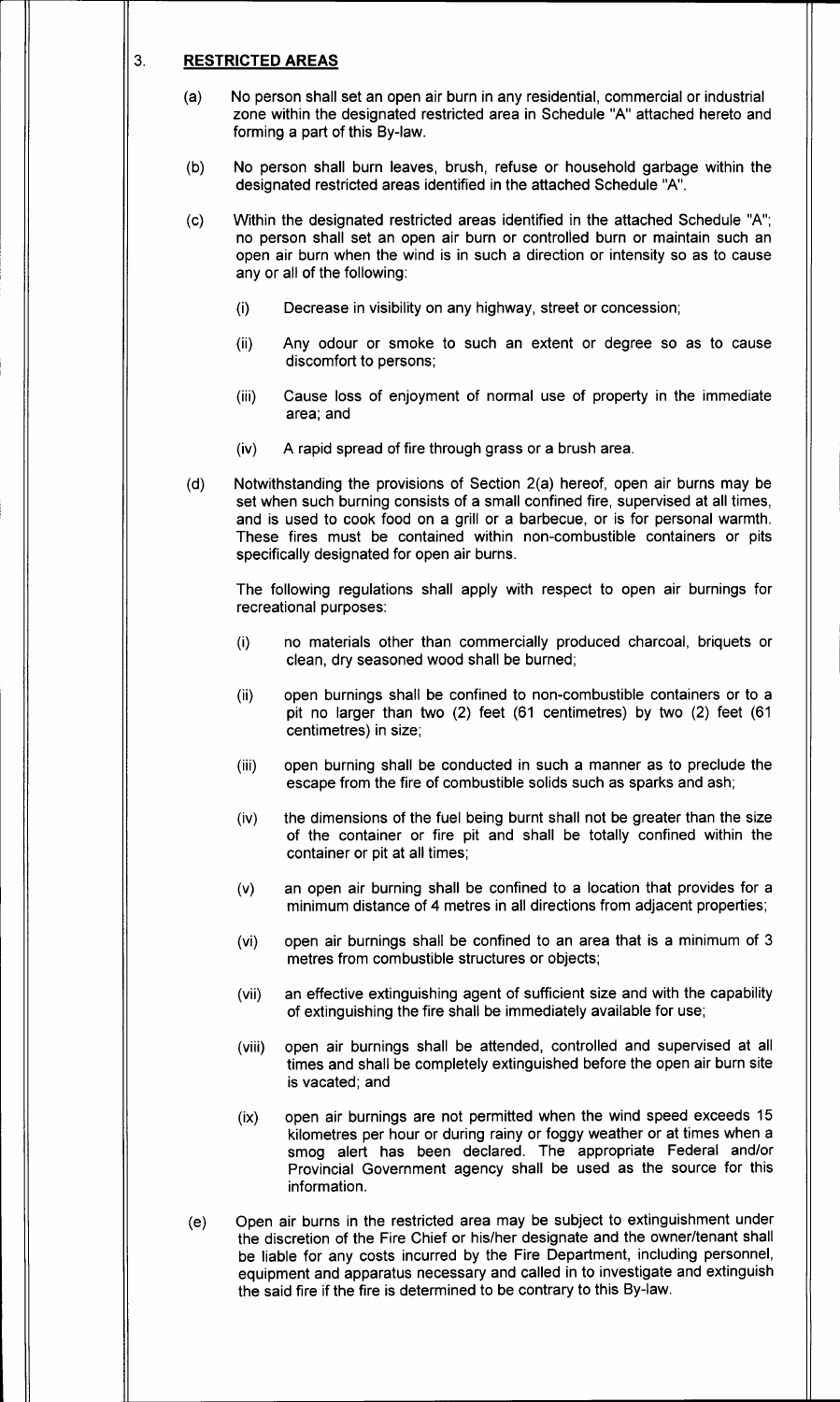### 4. NON-RESTRICTED AREAS

- a) Open air burning in non- restricted areas of the Municipality of Thames Centre shall be subject to the following conditions:
	- (i) Materials to be burned shall be limited to wood or by-products of wood excluding construction materials, household garbage, and asphalt shingles; and
	- ii) No person, including the property owner, shall set or allow to be set, a controlled burn, including but not limited to a grass fire, without a permit as per Section 4 below.

The following regulations shall apply with respect to open air burnings of brush and dry seasoned wood in the non-restricted area:

- (iii) open air burnings shall be conducted between the hours of 8:00 a.m. to dusk only;
- iv) no materials other than dry brush and dry seasoned wood shall be burned;
- v) open air burnings shall be attended, controlled and supervised at all times and shall be completely extinguished before the burn site is vacated;
- vi) open air burnings are not permitted during rainy or foggy weather or when a smog advisory has been issued by the appropriate Federal and/or Provincial Government Agency;
- vii) an open air burning shall be confined to an area which is at least 45 metres ( 150 feet) from any building, highway, road, or a wooded area; and
- viii) steps must be taken to ensure that smoke caused by an open burn does not have a negative impact the visibility of motorists using roads in the vicinity of the burn.
- b) All persons setting a controlled burn shall:
	- i) Be responsible for any damage to property or injury to persons occasioned by the said fire;
	- ii) Be liable for costs incurred by the Fire Department, including personnel, equipment and apparatus necessary and called in to investigate or extinguish the said fire. Penalty provisions of Clauses 14 and 15 may also be applicable;
	- iii) Ensure the means of extinguishing the fire designated on the permit form is available at the site at all times during the fire; and
	- iv) Apply for and receive a Controlled Burn Permit.

A farmer who intends to set or maintain an open air burn for disposal of vegetable matter or vegetation on farm lands which is normal and incidental for farming purposes shall apply for a Controlled Burn Permit and shall ensure that the smoke does not adversely affect neighbouring property owners.

- c) No person shall set an open air burn or controlled burn or maintain such a burn when the wind is in such a direction or intensity so as to cause any or all of the following:
	- i) Decrease in visibility on any highway, street or concession;
	- ii) Any odour or smoke to such an extent or degree so as to cause discomfort to persons;
	- iii) Cause loss of enjoyment of normal use of property in the immediate area; and
	- iv) A rapid spread of fire through grass or a brush area.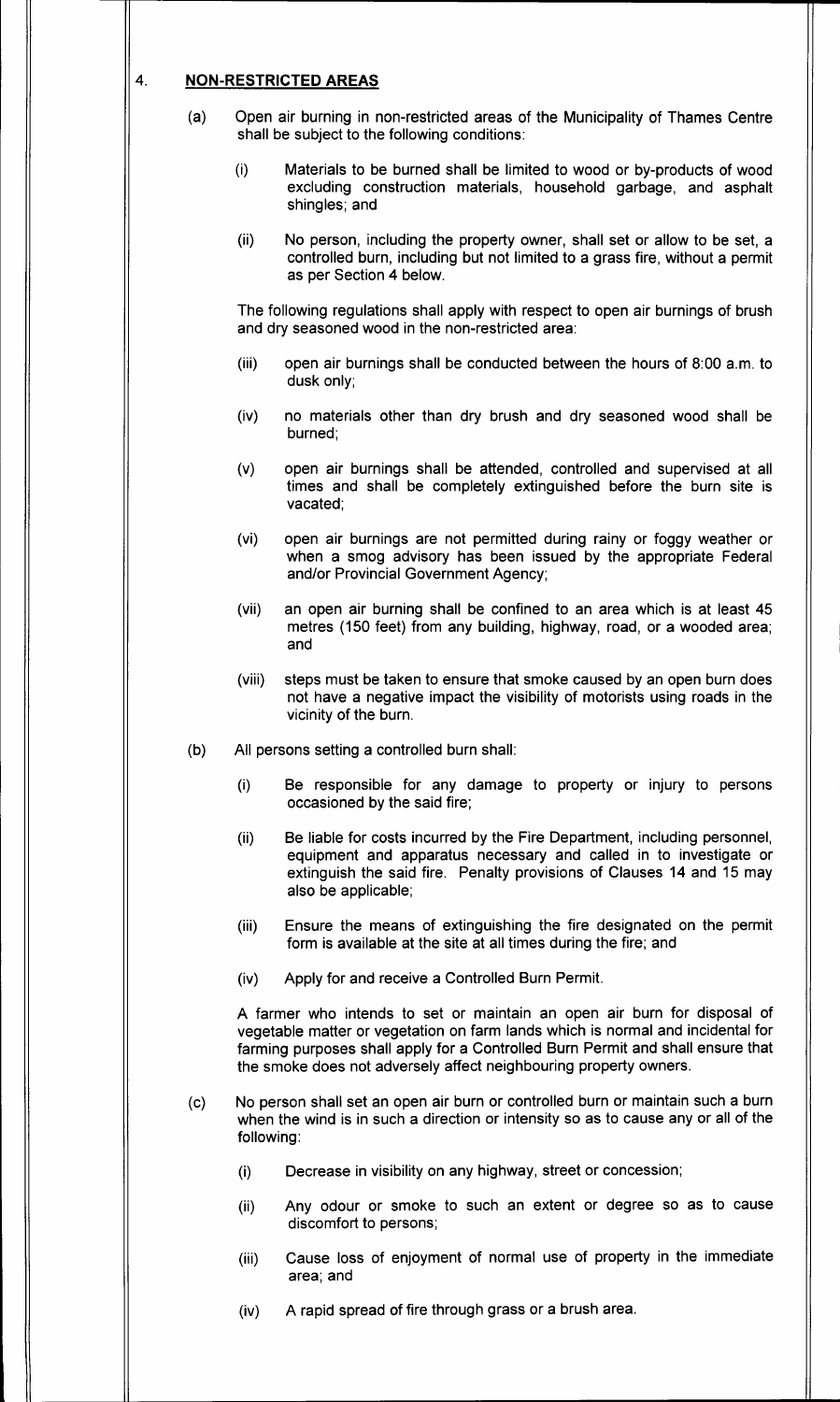- d) Open air burning shall be subject to compliance of any regulations pertaining to the Ontario Fire Marshall Act and regulations thereto.
- 5. A controlled burn may be permitted anywhere in the Municipality of Thames Centre only by permission and under the direct control of the Municipality of Thames Centre Fire Department. A controlled burn may be permitted by the Fire Chief or his/her designate subject to the issuance of a Controlled Burn Permit.
- 6. Permission is granted for open air burnings that are contained within non combustible containers or pits specifically designed for open air burnings.

The following regulations shall apply with respect to open air burnings for recreational purposes:

- i) no materials other than commercially produced charcoal, briquets or clean, dry seasoned wood shall be burned;
- ii) open burnings shall be confined to non- combustible containers or to a pit no larger than two (2) feet (61 centimetres) by two (2) feet (61 centimetres) in size;
- iii) open burning shall be conducted in such a manner as to preclude the escape from the fire of combustible solids such as sparks and ash;
- iv) the dimensions of the fuel being burnt shall not be greater than the size of the container or fire pit and shall be totally confined within the container or pit at all times;
- v) an open air burning shall be confined to a location that provides for a minimum distance of 4 metres in all directions from adjacent properties;
- vi) open air burnings shall be confined to an area that is a minimum of 3 metres from combustible structures or objects;
- vii) an effective extinguishing agent of sufficient size and with the capability of extinguishing the fire shall be immediately available for use;
- viii) open air burnings shall be attended, controlled and supervised at all times and shall be completely extinguished before the open air burn site is vacated; and
- ix) open air burnings are not permitted when the wind speed exceeds 15 kilometres per hour or during rainy or foggy weather or at times when a smog alert has been declared. The appropriate Federal and/or Provincial Government agency shall be used as the source for this information.

# ISSUE OF PERMIT

- 7. At least twenty-four (24) hours prior to the date upon which it is intended to set a fire, the person intending to set such fire shall complete, sign, and submit an application for a Controlled Burn Permit to the Fire Chief or his or her designate. If the person intending to set the fire is not the owner of the lands and premises upon which the fire is to be set, the application will also be signed by the owner or owners of such lands and premises or his or her authorized legal representative.
- 8. The Controlled Burn Permit shall be valid for seven (7) days from the date of issue, provided the applicant informs the Fire Chief of the specific day he/she intends to set the approved fire.
- 9. There will be no fee for the submission of an application for a Controlled Burn Permit referred to in section 7.
- 10. The Fire Chief or his or her designate shall review the application for a Controlled Burn Permit as referred to in section 6, within a reasonable time after its submission and, if necessary, conduct an inspection of the site of the intended fire and may, thereafter issue a Controlled Burn Permit to the applicant and owner or owners of the said lands and premises authorizing the intended fire to be set and maintained, which permit may also specify the terms and conditions under which such fire is to be set and maintained.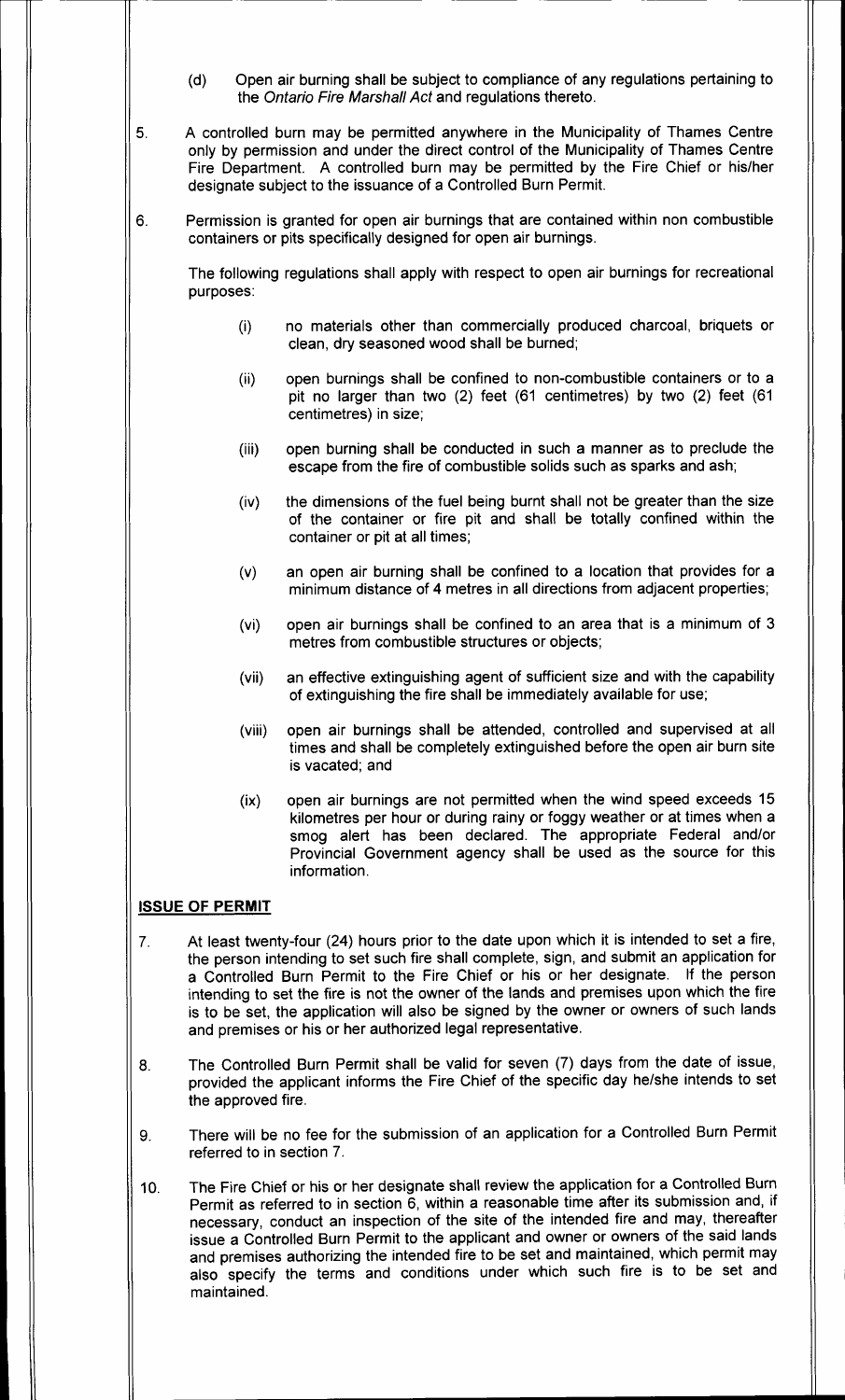- 11. A person to whom a Controlled Burn Permit is issued pursuant to this by-law shall set and otherwise maintain such fire in strict compliance with the terms and conditions of that permit, if applicable, this by-law and any other federal, provincial, or municipal statute, regulation, bylaw or other enactment.
- 12. If the owner or owners of land and premises upon which a fire is to be set and maintained under authority of a Controlled Burn Permit issued pursuant to this by-law is not the person to who such permit was issued, then such owner or owners, in addition to such Permittee, shall be responsible for the conduct of such Permittee in relation to any such permitted fire, including but not necessarily limited to any violation of the terms and conditions of such permit.

### ENFORCEMENT

- 13. The Fire Chief and his/her designate are hereby appointed to enforce the provisions of this By-law.
- 14. The Fire Chief or his/her designate may, at all times and upon producing proper identification, enter and inspect any property or premises in order to ascertain whether the provisions of this By-law are complied with and to enforce or carry into effect the By-law.
- 15. A Controlled Burn Permit may be cancelled or suspended at any time by the Fire Chief or his/her designate and immediately upon receiving notice of such cancellation or suspension, the permittee shall extinguish any fire.

### PENALTY

- 16. All persons setting an open air burn in the Municipality of Thames Centre contrary to the terms of this By-law at the discretion of the Fire Chief or his/her designate, shall be held:
	- 16. <sup>1</sup> responsible for any damage to property or injury to persons occasioned by the said fire; and/or
	- 16.2 liable for the costs incurred by the Fire Department, including personnel, equipment and apparatus necessary and called in to extinguish the said fire in accordance with Schedule "B" attached hereto and forming part of this By-law.
- 17. Every person who contravenes any provision of this By-law is guilty of an offence, and shall upon conviction be liable to a fine recoverable under the Provincial Offenses Act.
- 18. That By-law No. 52-2010 passed by the Council of The Corporation of the Municipality of Thames Centre on the 9<sup>th</sup> day of August, 2010, is hereby repealed once this by-law comes into force and takes effect.
- 19. This By-law shall come into full force and take effect upon the receipt of the approval of the Set Fine Schedule applied for under the Provincial Offences Act.

 $\mathsf{READ}\xspace$  a FIRST, and  $\mathsf{SECOND}\xspace$  time this  $24^\mathsf{th}\xspace$  day of March, 2014.

READ a THIRD time and FINALLY PASSED this 24<sup>th</sup> day of March, 2014.

Mayor DMaudsley

Clerk, M. Lewis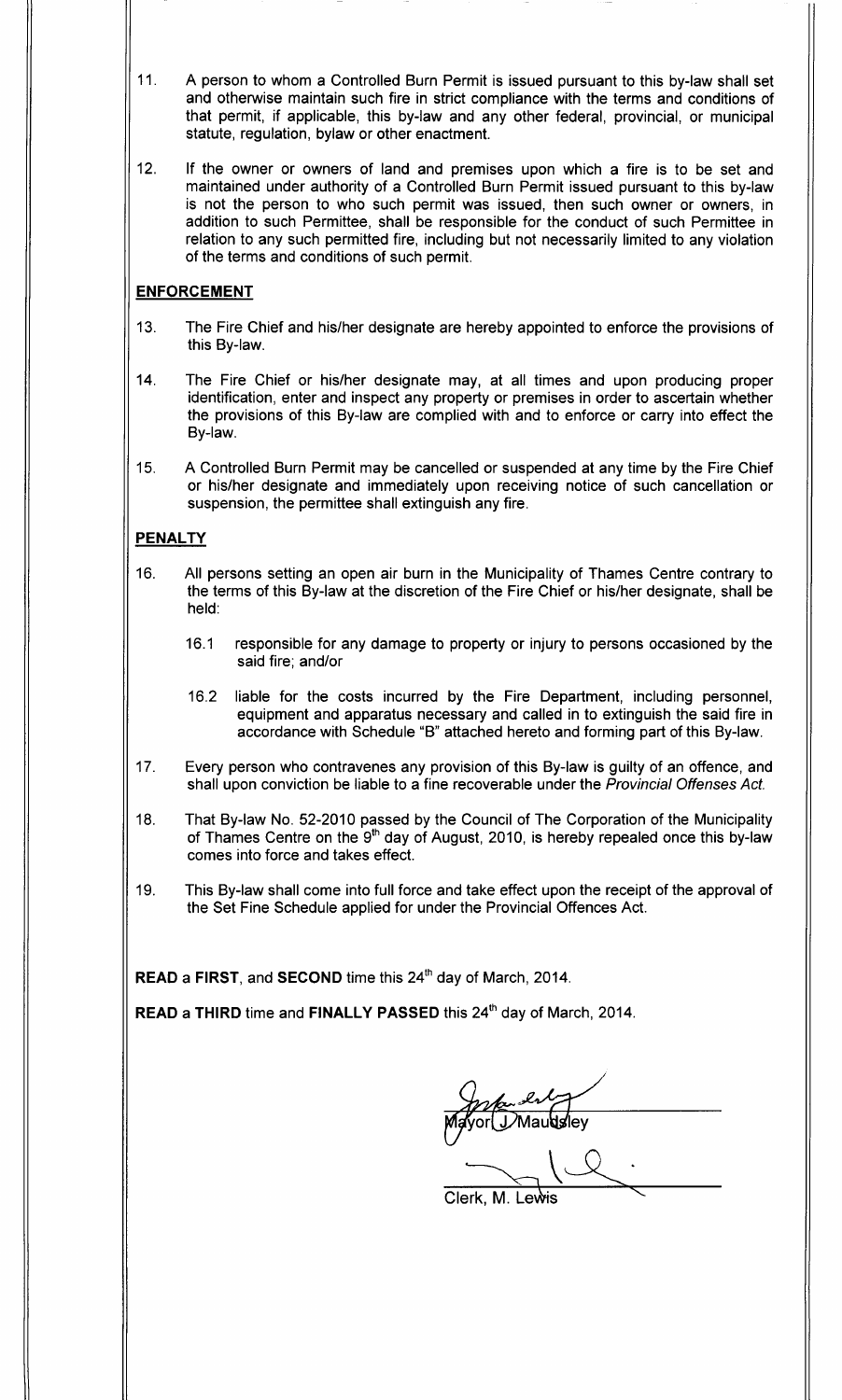# SCHEDULE `A' to **By-law No. 23-2014**

Restricted Area" is defined as those areas within the boundaries of the Municipality of Thames Centre as listed below:

- Planning area of Avon
- Planning area of Crampton
- Planning area of Dorchester
- Planning area of Gladstone
- Planning area of Harrietsville
- Planning area of Mossley
- Planning area of Nilestown
- Planning area of Putnam
- Planning area of Thorndale
- Planning area of Waubuno
- Planning area of Wellburn
	- Upper Thames River Conservation Authority Fanshawe Cottage Lots No. 1 - 89 inclusive
- 136 Cromarty Drive (KOA Campground)
- 4340 Cromarty Drive (Golden Pond Campground)
- 3100 Dorchester Road (Anthony's Mobile Home Park)
- 3902 Dundas Street (Mobile Home Park)
- 22164 Valleyview Road (Riverview Campground)